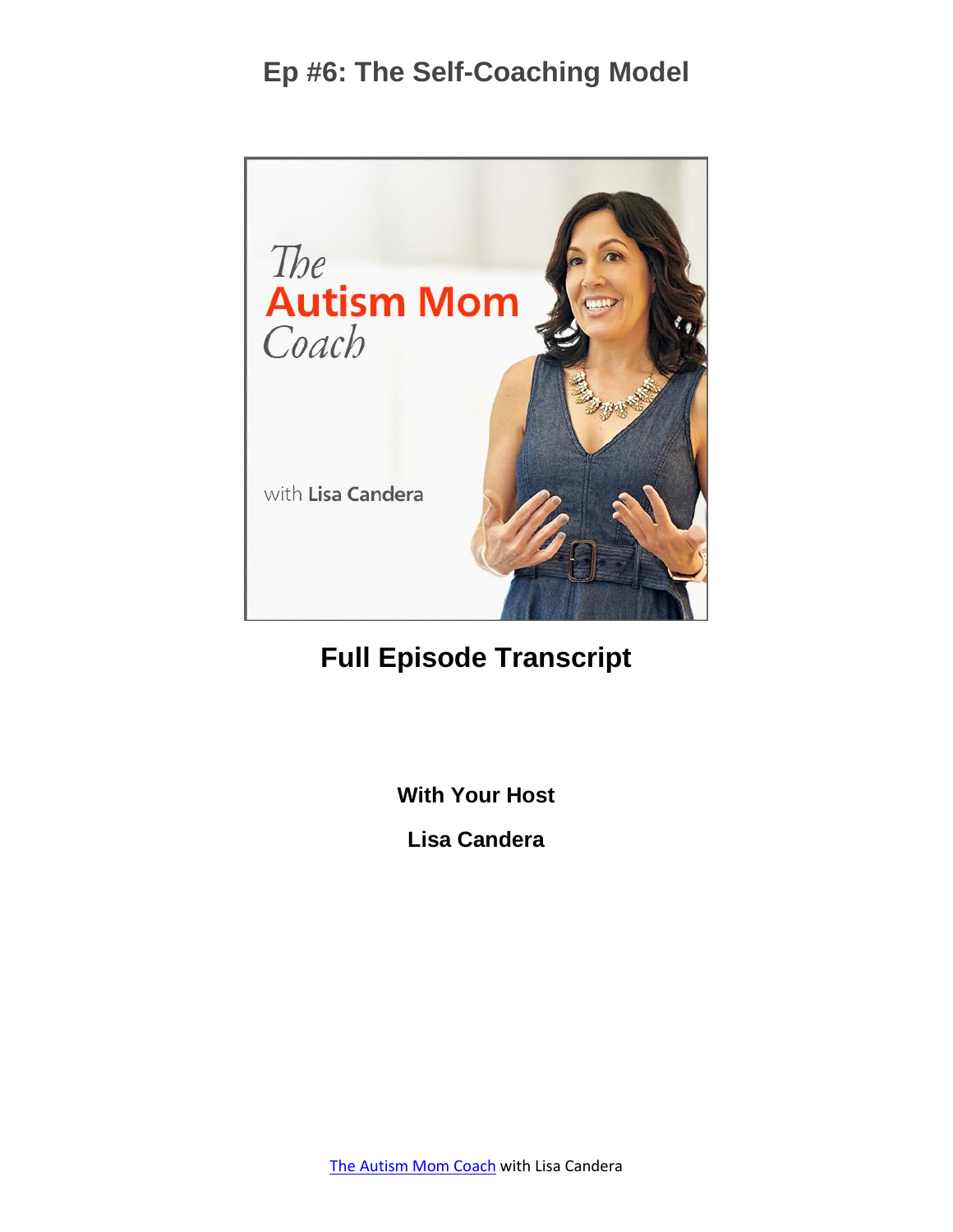You are listening to episode six of *The Autism Mom Coach*, The Self-Coaching Model. Remember the book, *The Little Engine That Could*, I Think I Can. I Think I Can? Well, before the little engine had the courage to go up that hill another character in the book told her, "If you think you can, you will. If you think you can't, you won't. Either way you are right." This is the power our thoughts have to create the results in our lives. To learn a simple tool for creating the results you want in your life, keep listening.

Welcome to *The Autism Mom Coach*, a podcast for moms who feel overwhelmed, afraid, and sometimes powerless as they raise their child with autism. My name is Lisa Candera. I'm a certified life coach, lawyer, and most importantly I'm a full-time single mom to a teenage boy with autism. In this podcast I'll show you how to transform your relationship with autism and special needs parenting. You'll learn how to shift away from being a victim of your circumstances to being the hero of the story you get to write. Let's get started.

Welcome to episode six and thank you for being here. I hope you are doing well and enjoying the beginning of April. As we all know it is Autism Awareness Month. And I'm seeing so many educational posts in my feed from other parents who are taking the time to educate their families, friends and acquaintances about autism. Bravo to all of you. We are the first and the best examples of what autism awareness and acceptance looks like. We model it every day and we do it in the face of all we have been socialized to believe about what parenting should look like.

And we do it in the face of all of the people who don't get it, or who tell us how they would do it, or who tell us that we're doing it wrong. We are the living proof of what it looks like to parent a child who does not fit the mold. And I like to think about this when I'm out in public with my son. Instead of looking at other people as judging us, I look at us as educating them. This is what it looks like. Take notes. And this is what each and every one of you are doing too. You don't need to post about it on social media, or sign up for the local walk, or fundraise to be an example. You already are.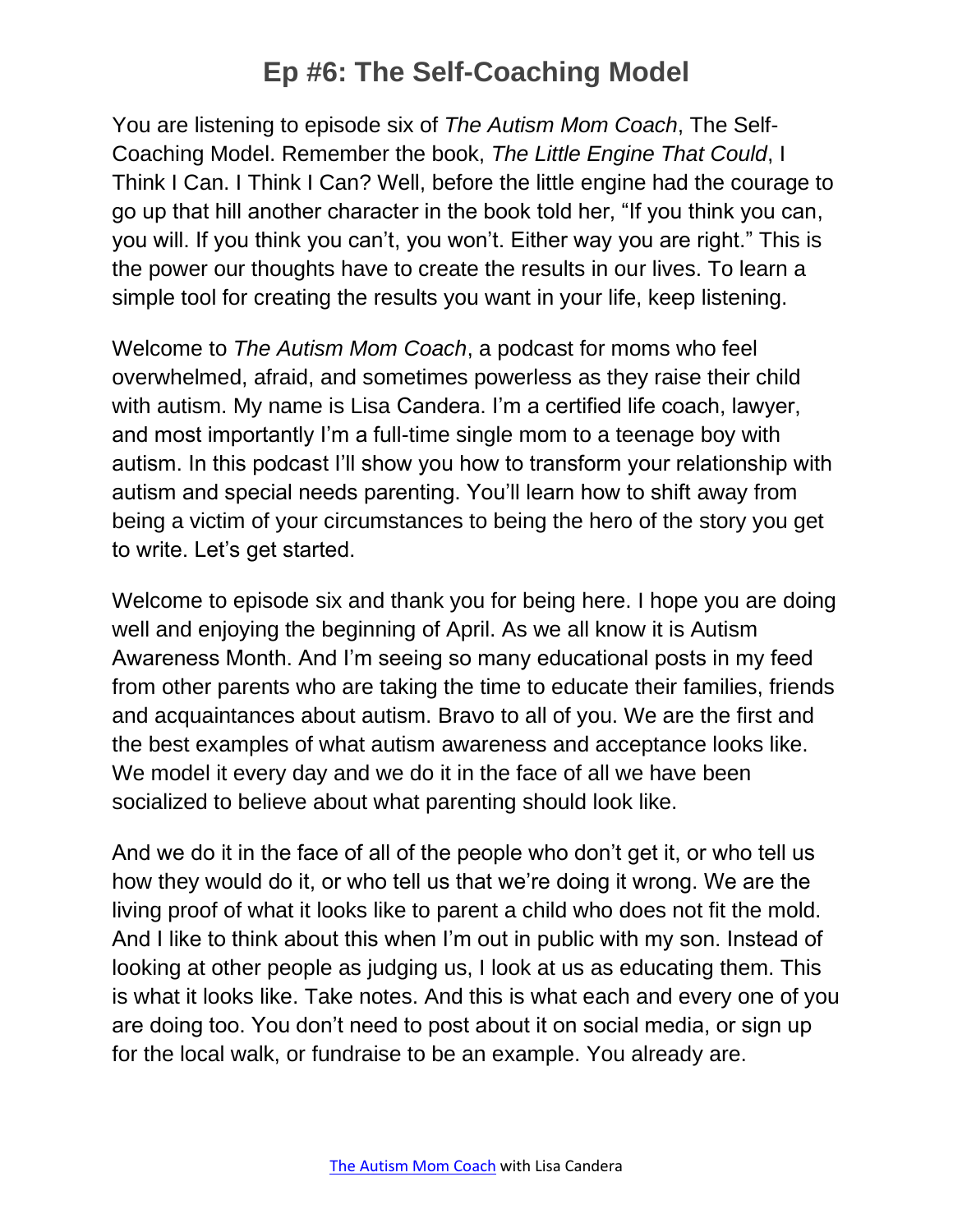Before we get to the topic for today's episode I want to read a review from a listener named L. Chenard. They write, "This podcast came along at the perfect time in our family's journey. There were messages and tactical strategies that I absolutely needed to hear and it was so helpful to better understand the science of what's happening during one of my son's meltdowns. It's also helpful to have someone else put my feelings into words and to know that we are not alone. I look forward to future episodes."

Well, thank you so much for this review and you certainly are not alone. I'm happy to hear that this information is making a difference for you. And I agree, knowing the science behind a meltdown, even at the most basic level which is what you're getting from me because I am not a scientist. It has really helped me separate behaviors from all of my judgments about them. And this has been a gamechanger.

So, I just want to say, if you are enjoying the podcast please take the time to write a review. For one, I want to know what is resonating, what you want more of and how I can provide it. And two, your reviews make the podcast more visible and that makes it easier for other moms like you to find it. And last but not least, who doesn't love a prize? When you leave a review you can also enter to win one of the three self-care packages I will be giving away in an upcoming episode.

Okay, as promised, in this episode I am going to teach you the selfcoaching model I was certified in through The Life Coach School. At the center of the self-coaching model is the think, feel, act cycle which we talked about in last week's episode. And by the way, this is what drew me to Brooke Castillo and The Life Coach School. I didn't really know anything about life coaching but I did know about cognitive behavioral therapy from years of personal and family therapy.

I understood at least intellectually the think, feel, act cycle. But I never knew how to apply it in real time or to use it to get the results I wanted in my life. The self-coaching model changed all of this. Brooke added two elements, the circumstance which comes before the think, feel, act cycle and the result which comes after. So, the self-coaching model, all together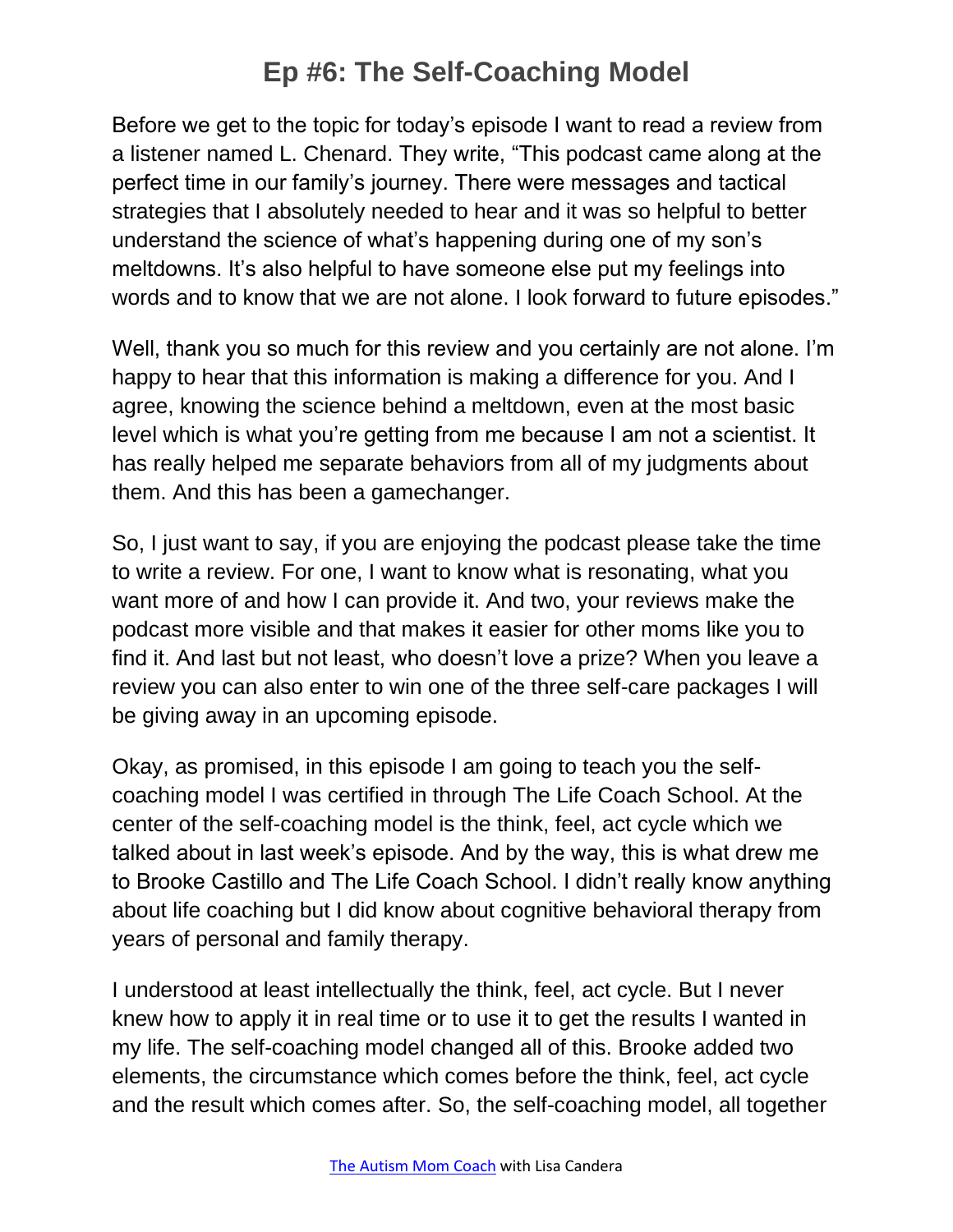there's five elements, circumstances, thoughts, feelings, actions and results, or CTFAR as you'll sometimes hear me refer to it in shorthand.

Here is how it works. First there is a circumstance. Circumstances trigger our think, feel, act cycle. A circumstance happens, we have a thought about it, that thought creates a feeling in our body. And that feeling drives our actions and creates our results, the final line of the model. So, let's break this down further by taking a deeper look at circumstances and results.

Circumstances are everything out in the world. Everything that is happening now. That could be the weather, current events, marital status, a diagnosis, whether your child has an IEP, the medications your child takes. Circumstances are not only everything that's happening right now, but they also include things that have happened in the past. So, circumstances could be what happened yesterday, what happened in your childhood and what happened the day before you were born. All circumstances are outside of your immediate control.

In this exact moment you cannot change them. So, you can't change the weather, your marital status or a diagnosis. Circumstances also include other people and what they say, do and what they don't say and what they don't do. Now, here's the thing about circumstances. All circumstances are neutral until you have a thought about them. Now, the first time I heard this my lawyer brain went to the extremes as lawyer brains tend to do and so my first reaction was, wait, so you're saying that murder, or rape, or my child hitting me, those are neutral? Are you kidding me?

Two things. First. Things that happen in the world have no moral value until we have a thought about them. This includes the things that most people in the world would label as terrible. They are also neutral until you have a thought about them. And this actually makes a lot of sense. It's the reason why no two people react the same way to the same set of events. It's because we are all having different thoughts about them. Second. A circumstance being neutral does not mean it is neutral to you. You get to decide how you want to think about the circumstances in your life.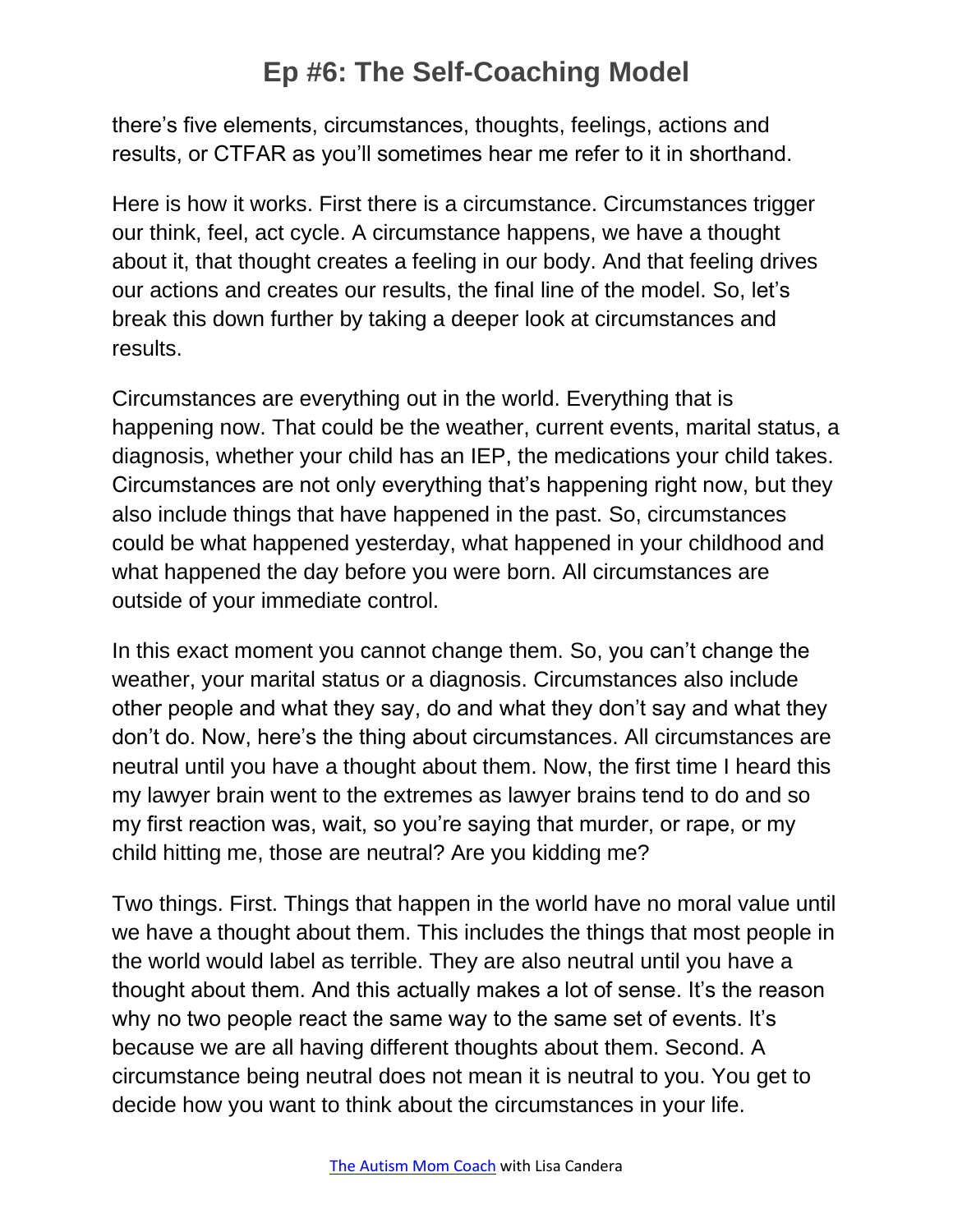However, the value in viewing circumstances as neutral is to enable you to begin to separate the facts from your judgments and interpretations of it to see what these are creating for you. And this is because the circumstances don't create your feelings, your thoughts do. Think of separating circumstances from thoughts like being the objective narrator of your experience.

I think about this when every once in a while one of my cats will sit on our remote just right and turn on the voice narrator. This is kind of amusing but it's mostly annoying because you're watching a show and you have this voice saying things like, "Man walks into the room. Lady picks up the phone", and on and on. But anyhow it's just a great example of seeing the separation of circumstances, what's happening from all of the judgments we're having about it.

And for this I'm going to give a very recent example of the Oscars last Sunday with Chris Rock and Will Smith, or the slap heard around the world. So, the objective facts. Chris Rock said, "Jada, I love you, GI Jane too", or something like that. Will Smith walked onto stage, slapped Chris Rock and yelled some words. That's basically what happened, the facts, if you were just observing it and without any judgment or interpretation. Chris Rock said words, Will Smith walks onto stage, smacks him and says other words. That's what happened.

Now, there's the interpretation. Chris Rock mocked Jada's health condition. Chris Rock's joke was not funny. Will Smith assaulted Chris Rock. Will Smith has anger management issues. Do you see the difference? Facts versus the interpretation. And this is what we want to do when we are trying to pull out from our own experiences what's actually happening versus all of our thoughts about it because again, it's not the circumstance that's creating our feelings, and our actions, and our overreactions. It's our thoughts about it.

Circumstances trigger the think, feel, act cycle and this produces our results. The result is the outcome from our actions or lack thereof. So let me give you an example from my personal life. The circumstance here is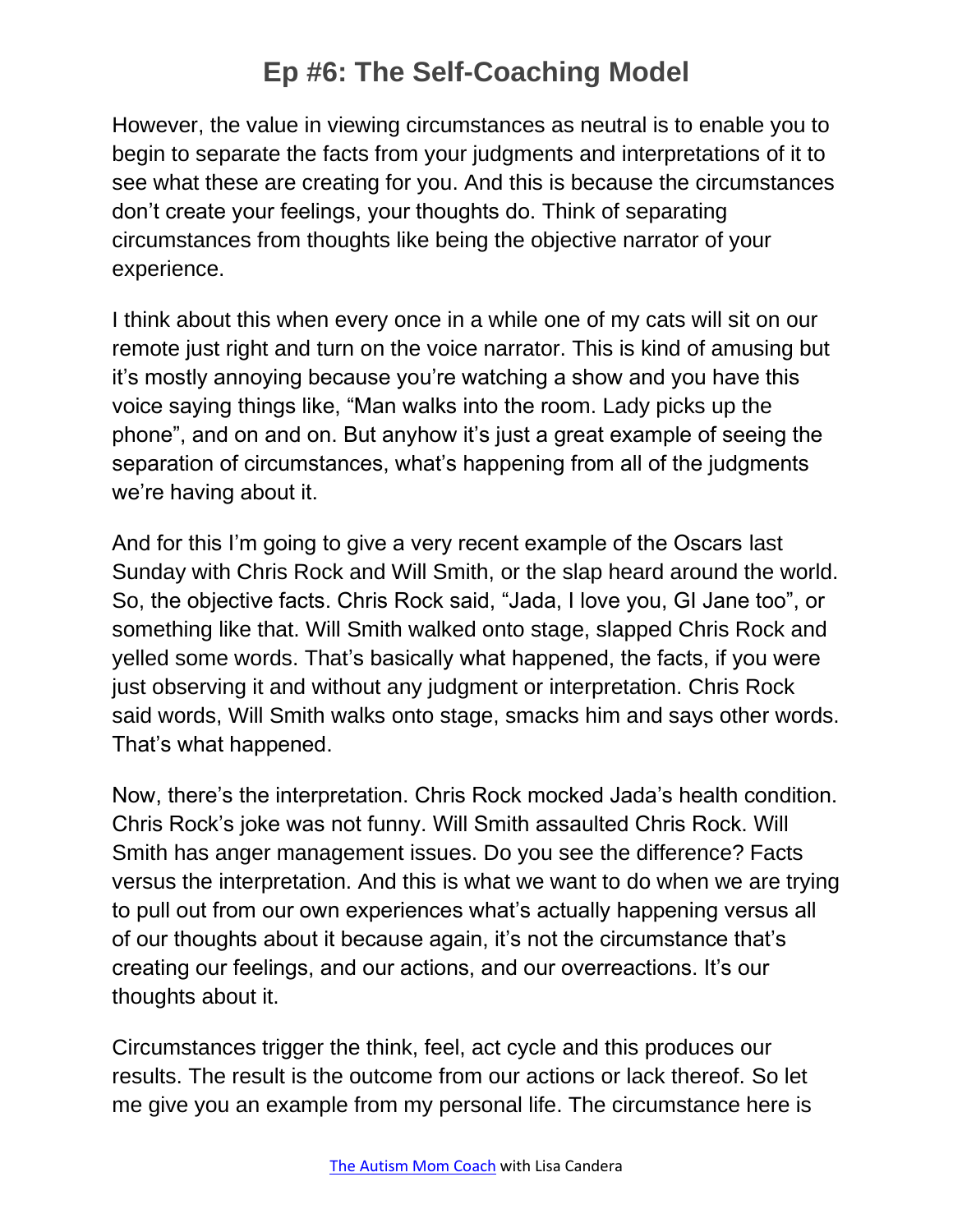my son's homework. My thought is this is always stressful. My feeling is I'm stressed. My actions, I avoid it, I'm short tempered with my son, I get easily annoyed with him. And what's the result? I stress myself out.

So, a pointer about results and this is really important. You can only create results for yourself. Your result applies to you. You don't create results for other people and they can't create them for you. For example, I didn't create the result of stressing my son out. I can only create results for me. Second. Nine times out of ten the result you are creating is proving your original thought, true. So, my thought, this is always stressful. Well, I made damn sure that that was the case by my actions and inactions.

This seems crazy but it makes so much sense when you remember how the brain works. It wants to be right. Being right means being safe, it means being efficient. So, we go to work finding evidence to prove our thoughts true. Think of the little engine that could. Before the little engine has the courage to start up the hill another character tells her, "If you think you can, you will. If you think you can't, you won't. Either way you are right." And I love this so much because it so concisely captures what's happening when we commit to a thought, we make it come true and then we are right.

And we like to be right even if it keeps us stuck and feeling miserable. It is better than uncertainty. It is better than exerting effort. And that's what our brains prefer. So, this is the self-coaching model I use. You have a circumstance that triggers the think, feel, act cycle followed by the result created from the cycle. If you want to start using this as a tool you need to do two things. First you have to identify your current cycle, what you are automatically and habitually thinking in response to the circumstances. You need to pull this out.

And then two, once you understand how the cycle is working you have to identify a shift you can make. How can you change your thoughts to feel differently when the circumstance stays the same? So, again, I want to be clear, this is not about slapping on some positive thinking. It doesn't work that way, your brain will reject it. You cannot go from feeling helpless to feeling empowered overnight.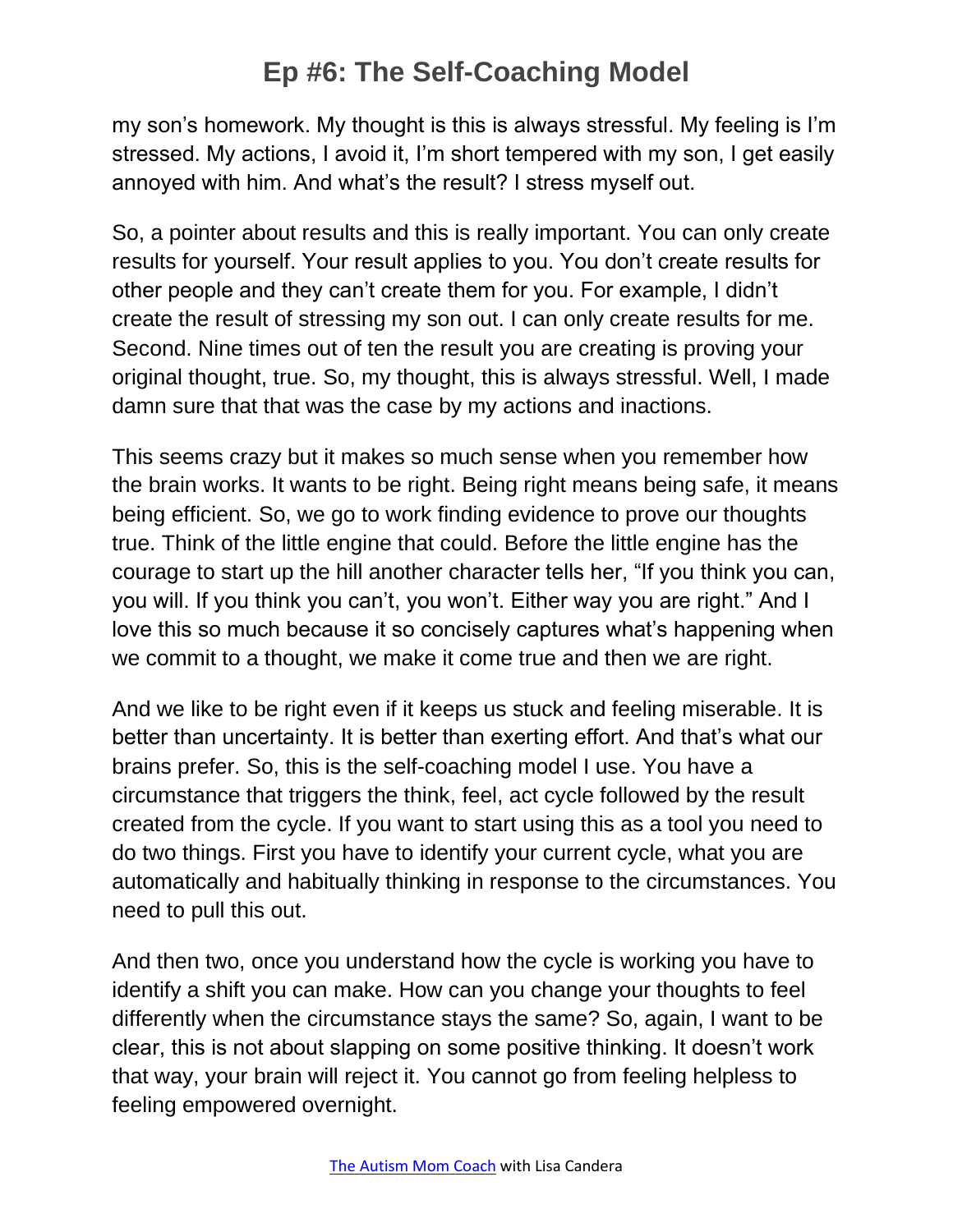But imagine how much better it would be to go from feeling helpless to feeling hopeful, or maybe even a little curious. Imagine how much better that would feel and imagine how you would show up differently just with that small shift. So, what I'm going to do right now is to walk you through an example so that you can see how this works in practice.

So, the example here is going to be a family birthday party. Birthday parties are neutral. They don't make us feel anything until we have a thought about them. And you might have a lot of thoughts about a family party. There will be too many people. They will not serve the food my child likes. It might be too loud. My child won't be included with their cousins. What you want to do is to identify the thought that is the loudest, pull that out and plug it into the model and see what it is creating for you.

So, one of those thoughts could be, my child may melt down. And when you think this thought you're probably going to feel anxious. And when you feel anxious your actions might look like, helicoptering around your child while you're at the party to make sure that they are okay. You are hypervigilant. You are seeing every interaction as a potential threat. You are not enjoying yourself and you are not connecting with others. And what's the result here? You are melting down, maybe not externally but for sure, internally.

Now, the party is not making you feel anxious or causing you to helicopter. It is your thoughts, my child might melt down. You have to pay attention to this. And once you see how the thinking is creating how you were feeling, how you were acting and the results you were creating it is only then that you could begin to explore ways to show up differently. Now, you don't have to change your child or other people to do this. You just have to start with shifting your own thinking. And shifting that thinking, it's like climbing a ladder. You have to take it one rung at a time.

You're not going to go from anxious to confident overnight. But you can start to slowly move up the ladder and feel better. And what that will take is brainstorming new thoughts to think about the same circumstance. So, in this case the circumstance is the party. And there are a million things that